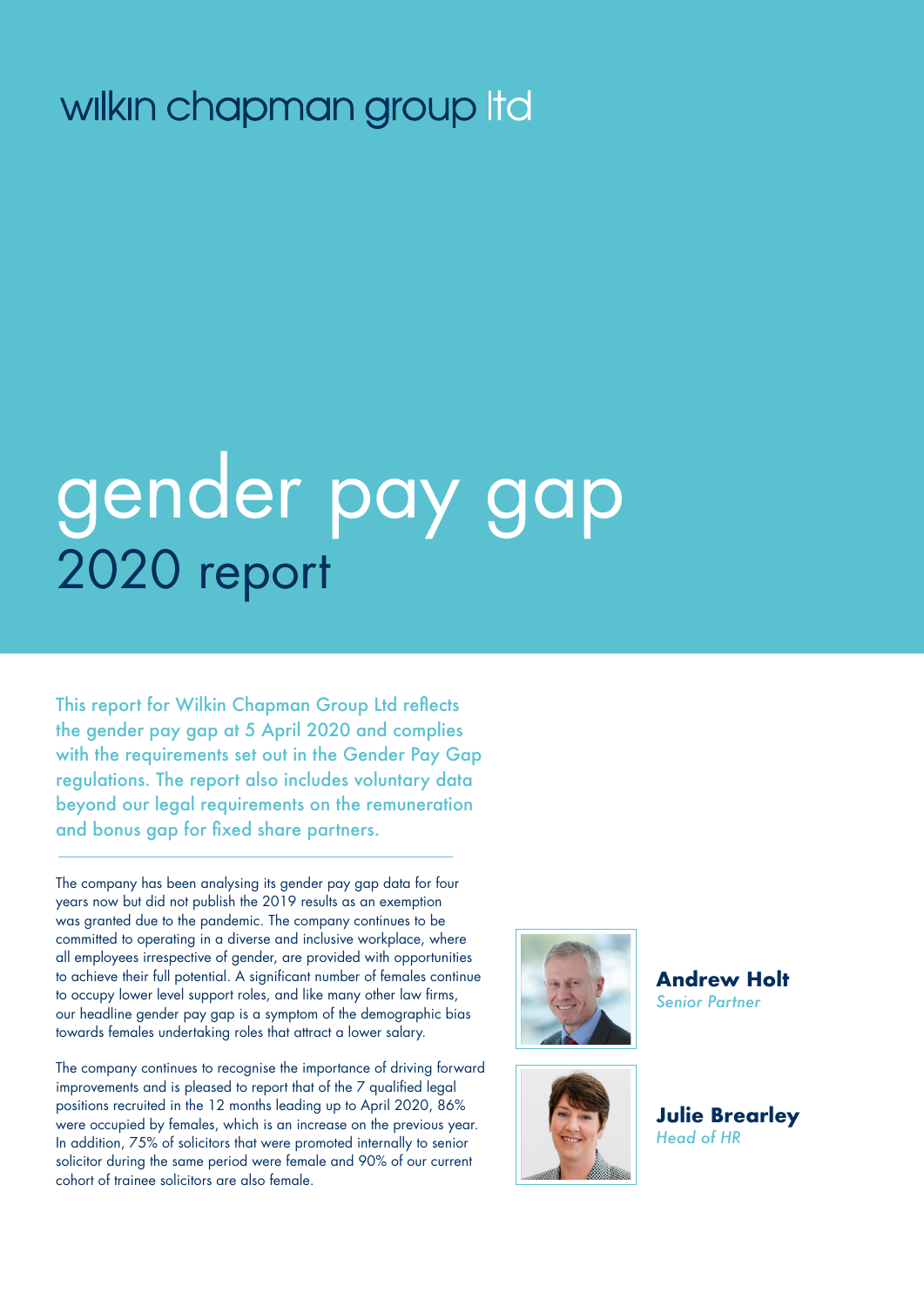## **Statutory Disclosures**

The gender pay gap is defined as the difference in the average pay between men and women. This differs from equal pay which is the right for men and women to be paid the same when undertaking the same, or equivalent, work.

## Gender Pay Figures for Wilkin Chapman Group Ltd

The information below illustrates our gender pay gap figures that have been calculated in line with the Government regulations. The figures show the mean and median pay gap based on hourly rates of pay at 5 April 2020 and the mean and median bonus gap based on bonuses paid in the 12 months to 5 April 2020.





data is accurate and meets the requirements of the Equality Act 2010 (Gender Pay Gap Information) Regulations 2017.

**Andrew Holt, Senior Partner**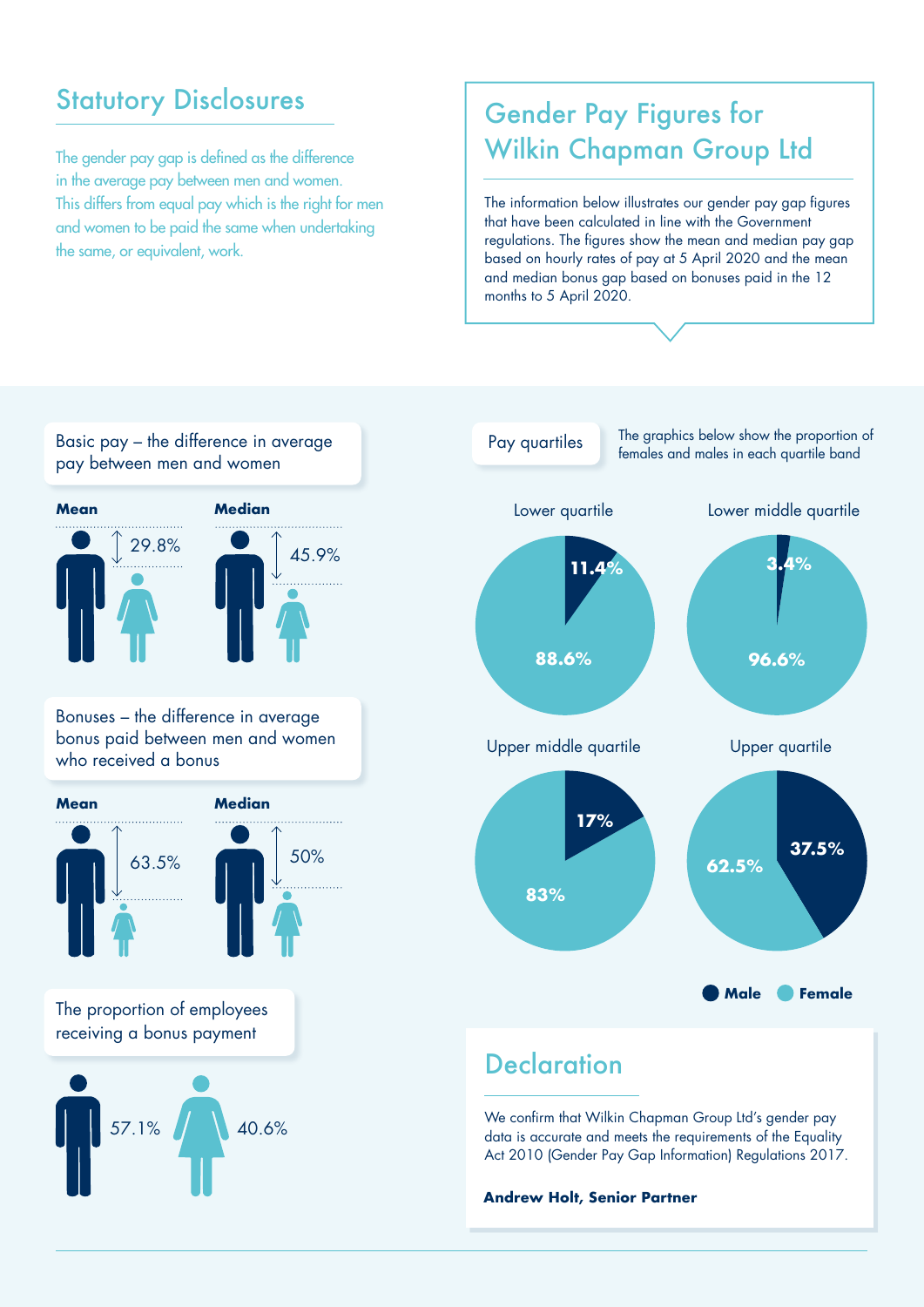## Understanding the Gender Pay and Bonus Gap

Wilkin Chapman Group Ltd's mean gender pay gap of 29.8% continues to be higher than the UK mean gap of 15.5%, due to the demographic reasons. There is a positive decrease on figures reported in 2019 at 42.4% and in 2018 at 37.9%. This is largely down to a reduction in the number of female employees on a lower hourly rate of pay than the prior year and a reduced average hourly gender pay gap rate

The pie chart below shows that, overall, 82.7% of the employee population is female, which is similar to that reported in 2019.



#### **Gender Pay Gap**

The total number of employees 'in scope' for gender pay reporting was 352, with a female to male ratio of 4.8:1 (female =  $291$  / male =  $61$ ). The lower and lower middle quartile results are once again influenced by the company continuing to employ a greater proportion of females in business support, secretarial, non-qualified paralegal/assistant or administrative roles, which generally attract lower pay levels. Similar to last year, these roles continue to attract the highest level of recruitment, with 50 such roles recruited into during the snapshot period up to April 2019, and 84% of these roles occupied by females.

The upper middle quartile has remained largely in line with last year, but it is encouraging to see an increase of 4.1% in the proportion of females in the upper quartile.

#### **Bonus Gap**

There has been a reduction of 12.2% in the mean bonus gap reported in 2019. There was an 18.9% increase in the number of females receiving a bonus (132 females compared to 36 males) against that reported in 2019, but the bonus payment received remained lower for females due to more males occupying senior roles that attract a higher level bonus.

#### **Addressing the Pay Gap**

The company is making progress, where possible, in addressing the challenges of the gender pay gap, but the significant bias towards females continuing to occupy lower paid roles remains a demographic issue.

Progress has regrettably been slowed down in the last year due to the difficulties that the current pandemic has created.

#### **Changes we have made:**

- Introduction of a more formal structure and process for promotion to senior solicitor, fixed share and equity partner to increase transparency and assist career progression, including access to 1:1 development coaching.
- The introduction of the EAlliance LMS Training Portal, which is a personalised and dedicated training platform, to include a wide range of topics to support varying learning needs. Content will be developed to include equality & diversity and unconscious bias.
- The company's wellbeing programme is now embedded, with mental health first aiders trained across all locations and regular campaigns, newsletters and webinars helping employees to make informed and sustainable wellbeing choices.

#### **Priorities over the next year:**

- An employee forum group will be trialled in Lincoln in April 2021 to enhance communication and transparency on policy and procedures and develop a greater voice between management and employees.
- Creation of a Wellbeing policy and a Shared Parental Leave policy to demonstrate the company's commitment to developing a culture which supports a successful work/life balance.
- Whilst flexible working has become increasingly common due to the COVID-19 pandemic, the ability to work flexibly post pandemic will enable the company to attract a more diverse range of candidates as well as retain and progress a diverse talent pool. Work is underway in developing a more flexible future after the pandemic.
- $\bullet$  To demonstrate the company's commitment to equality, diversity and inclusion both externally and within our business a policy will be drafted.